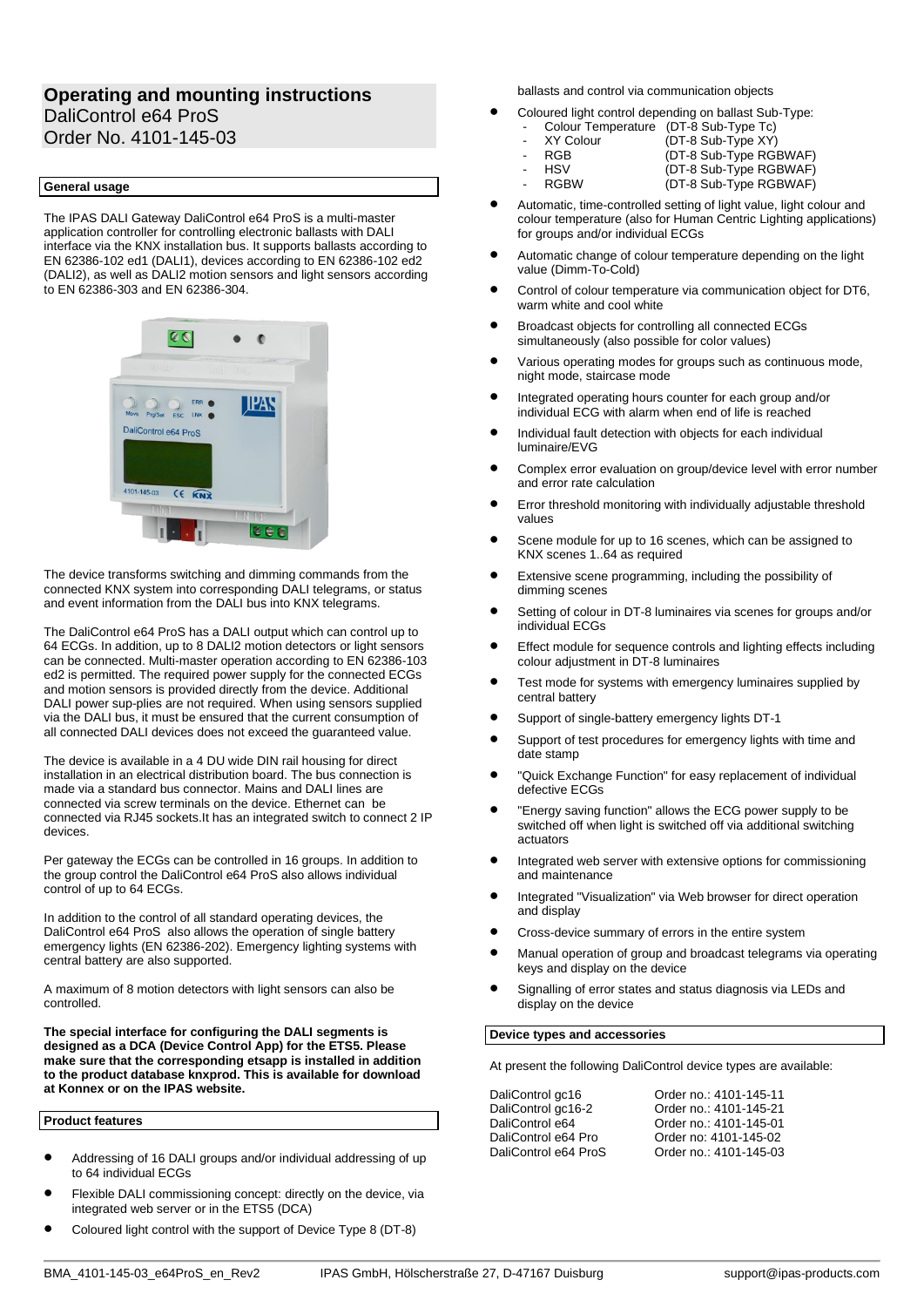## **Scope of delivery**

The following individual components are included in the delivery of the DaliControl e64 ProS device:

- Complete device with connected bus connector
- 1x heat shrinkable tubing 1.2 x 2cm for additional insulation of the bus cable
- Operating and mounting instructions
- Delivered in break-proof individual packaging

# **Application programs**

The following application programs are currently available for the DaliControl e64 device:

DaliControl e64 Pro-01-0110

For application program functions, please see the application program description.

# **Installation advices**

# **Risk of death by electric shock**

- The device is intended for interior installation in dry rooms.
- The device must only be installed and commissioned by an accredited electrical engineer.
- Please follow country-specific safety and accident prevention rules as well as all current KNX guidelines.
- Please follow country-specific rules and regulations for the planning and construction of installations, especially with regard to emergency lighting systems.
- For the installation, the device must be switched to zero potential.
- Do not open the device! Faulty devices must be returned to the manufacturer with return delivery note.

# **Technical data**

## **Power supply**

- Operating voltage 100 to 240 V, 50 to 60Hz AC or DC
- Maximum power consumption 8 W
- Bus power supply via KNX bus line, SELV 24 V, ca. 5 mA

#### **Connectors**

| $\bullet$ | Mains connector L N PE: | Screw connector 3x 1-2.5 mm <sup>2</sup> |
|-----------|-------------------------|------------------------------------------|
|           |                         | single or threaded core                  |
| $\bullet$ | DALI-Bus D+, D-:        | Screw connector 2x 1-2.5 mm <sup>2</sup> |
|           |                         | single or threaded core                  |
|           | Bus line:               | Bus connector KNX, screwless             |
|           |                         | $0.60.8$ mm, single core                 |
|           | Ethernet Eth 1, Eth. 2: | RJ-45 plug connector for standard        |
|           |                         | patch cables                             |

## **Control elements**

- Programming button to toggle between normal and addressing mode of the KNX
- 3x buttons (Move, Prg/Set, ESC) for manual control and for activation of broadcast and service functions

# **Display elements**

| $\bullet$ LED red:     | Indicates normal/addressing mode                             |
|------------------------|--------------------------------------------------------------|
| • LNK-LED yellow:      | Signals device Ethernet readiness                            |
| $\bullet$ ERR-LED red: | Signals fault status                                         |
|                        | • LC-Display, 2x12 characters: for configuration menu manual |

## • LC-Display, 2x12 characters: for configuration menu manual operation and device adjustments

# **KNX-Bus**

| $\bullet$ | KNX Medium: | Twisted Pair (TP) |
|-----------|-------------|-------------------|
|           | Security:   | KNX Data Secure   |

# **DALI Bus**

- Number of outputs: 1 DALI output<br>Output type: 1 Multi-Master A
- 
- Number of ballasts: max. 64 ECGs according to
- Number of sensors: max. 8 motion detectors and sensors
- DALI voltage: typic. 18 VDC, short-circuit proof max.
- Recommended
- Guaranteed
- supply current: 160mA<br>Maximum supply current: 250mA Maximum supply current:<br>Shutdown delay:
- - Start-up attempt<br>after shutdown: 5s after short-circuit detection

# **Ethernet**

- 
- Type: 100BaseT (100Mbit/s)<br>IP address allocation: via DHCP service or fit via DHCP service or fixed IP address

shutdown occurs

**Multi-Master Application Controller** according to EN 62386-103 ed 2

according to EN 62386-303 / -304

250 mA, basic insulation (no SELV)

wire cross-section: min. 1.5 mm²

600ms after DALI short circuit

250 mA base isolation, (no SELV)

EN 62386-101 ed1 and ed 2

Internal Switch Function to Connect 2 IP Connections

## **Mechanical data**

- Casing DaliControl e64 ProS: Plastic ABS – V0 • Dimensions REG casing 4 DU: Width: 72 mm Height: 58 mm Length: 90 mm<br>160 g
- Weight<br>Mounting: 35 mm DIN rail

# **Electrical safety**

| ٠ | Protection type          |             |
|---|--------------------------|-------------|
|   | (according to EN 60529): | <b>IP20</b> |
| ٠ | Protection class         |             |

- (according to IEC 1140) | Overvoltage category: **III**
- Pollution class
- 
- (according to EN60664-1): 2 • KNX Bus: SELV DC 24 V typical18 V DC,
- 

## **EMC requirements**

Complies with directive 2014 / 30 / EU

## **Environmental conditions**

| Environmental conditions |                                      |
|--------------------------|--------------------------------------|
| during operation:        | $-5^{\circ}$ C to $+45^{\circ}$ C    |
| Storage temperature:     | -25 $^{\circ}$ C to +55 $^{\circ}$ C |
| Transportation           |                                      |
| temperature:             | -25 $^{\circ}$ C to +70 $^{\circ}$ C |
| Rel. humidity            |                                      |
| (non condensing):        | 5 % to 93 %                          |
|                          |                                      |

## **Certification**

• KNX certified • DIIA certified according to EN 62386-101 ed 2 and EN 62386-103 ed 2

## **CE-signage**

According to EMC guidelines (residential and commercial buildings), low voltage guidelines

## **Location and function of display and control elements**

The device connections, as well as the elements learn button and programming LED required for KNX commissioning are only accessible in the distribution board when the cover is removed. The buttons required for DALI commissioning and parameterisation (MOVE, Prg/Set, ESC), as well as reading the 2-line display and the control LEDs (ERR and LNK) can be operated with the distribution board cover closed.